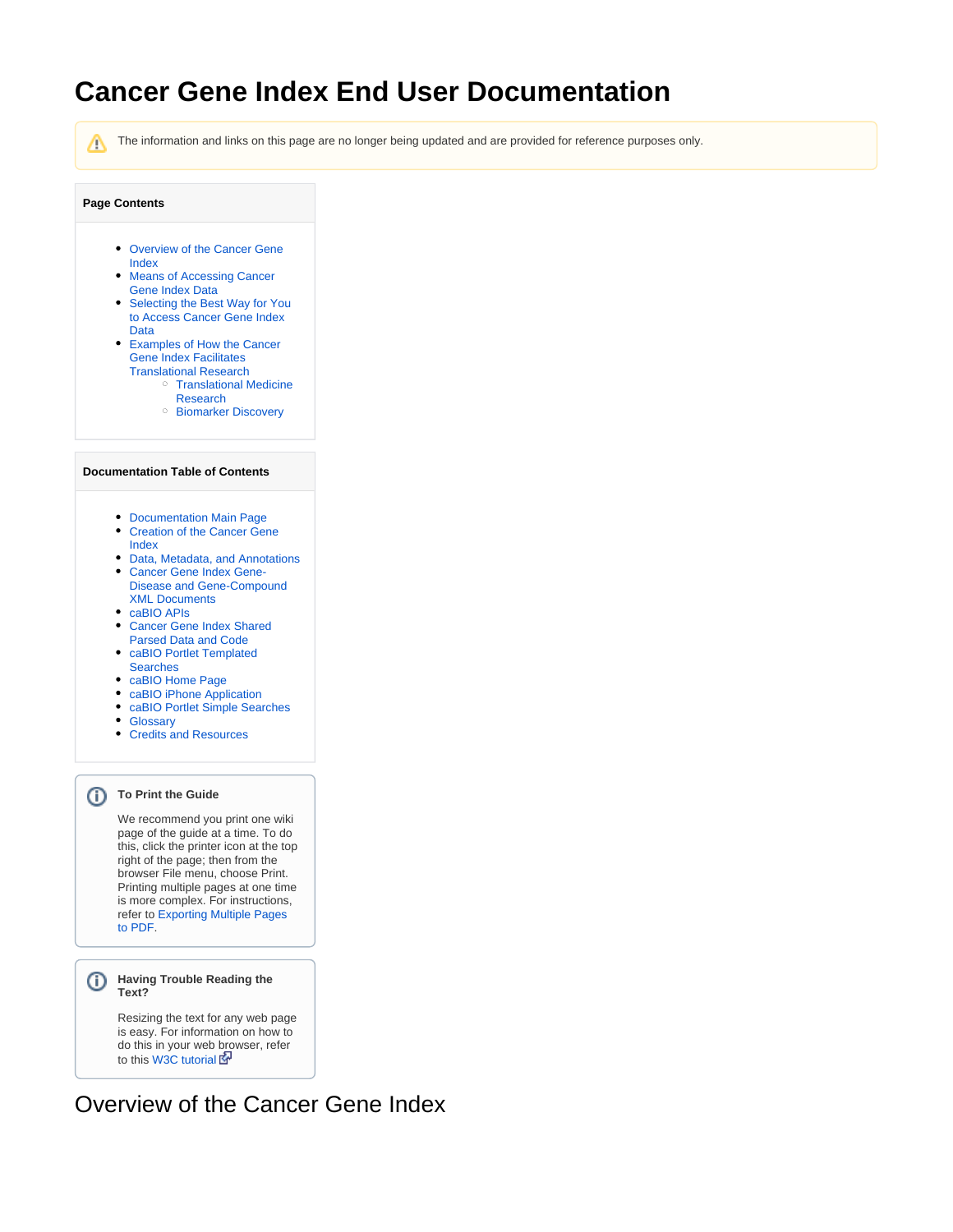There are nearly 2.5 million cancer-related publications in [MEDLINE](http://www.proquest.com/en-US/catalogs/databases/detail/medline_ft.shtml) & [a](http://www.cancer.gov/policies/linking)s of December 2009, and this number is rapidly increasing. Scientists cannot manually identify all known cancer genes, and it is even more difficult to uncover the relationships between these genes and various human cancers, for example. In theory, one could exhaustively search PubMed and compile a list of the genes related to a given disease or compound, but this would take many weeks, and it is highly likely that such a manual search would still miss some genes and relationships. The National Cancer Institute (NCI) recognized that a publicly-available resource that combined these gene-disease and gene-compound data with relevant annotations would greatly facilitate research, and as part of its [caBIG® initiative](http://cabig.cancer.gov/), it created the Cancer Gene Index Project.

The goal of the Cancer Gene Index is to further translational cancer research by providing a high quality data resource consisting of genes that have been experimentally associated with human cancer diseases and/or pharmacological compounds, the evidence of these associations, and relevant annotations on the data. Thus, scientists can use the data resource to quickly discover and evaluate all of the genes associated with a disease, all of the genes associated with a compound, or all of the diseases and compounds associated with a [gen](http://www.cancer.gov/policies/linking)e. This extremely valuable resource was created through a unique process that coupled automated linguistic text analysis of millions of [MEDLINE](http://www.proquest.com/en-US/catalogs/databases/detail/medline_ft.shtml) E abstracts with manual validation and annotation of the extracted data by expert human curators. Details on this process are found in the section [Creation of the Cancer Gene Index.](https://wiki.nci.nih.gov/x/DS9yAQ)

The Cancer Gene Index includes data on 6,955 unique human genes, nearly 12,000 NCI Thesaurus cancer disease terms, and 2,180 unique pharmacological compounds from the NCI Thesaurus. The gene-disease and gene-compound associations were extracted from over 92 million analyzed sentences of nearly 20 million abstracts. The resource was last updated in June, 2009.

# <span id="page-1-0"></span>Means of Accessing Cancer Gene Index Data

The Cancer Gene Index is available as computer-readable Gene-Disease and Gene-Compound data files. To effectively use these files, you must be a bioinformaticist or computer programmer-scientist, or you must collaborate with someone who has this expertise. Ideally, intuitive graphical user interfaces (GUIs) would allow all scientists to quickly and easily access these data and exploit the full power of the Cancer Gene Index. Already, [geWorkbench](https://cabig.nci.nih.gov/tools/geWorkbench) and the [Cancer Molecular Analysis Portal](https://cma.nci.nih.gov/cma-rembrandt/) both allow end users to view some Cancer Gene Index data.

Several [caBIO](https://wiki.nci.nih.gov/display/caBIO/caBIO+Wiki+Home+Page) interfaces, on the other hand, expose all of the Cancer Gene Index data, and these can give you an appreciation for the full potential of the data resource. Many of these interfaces, however, require more experience with computer programming than the average bench scientist may have. Data within [caBIO](http://cagrid-portal.nci.nih.gov/web/guest/community?p_p_id=cabioportlet_WAR_cabioportlets_INSTANCE_R7dp&p_p_lifecycle=0&p_p_state=normal&p_p_mode=view&p_p_col_id=column-1&p_p_col_count=1&_cabioportlet_WAR_cabioportlets_INSTANCE_R7dp_struts_action=%2Fcabioportlet%2Fview&tabs1=Templated%20Searches) may be programmatically accessed through a variety of Application Programming Interfaces (APIs). The caBIO GUIs include the caBIO [Portlet Templated Search](http://cagrid-portal.nci.nih.gov/web/guest/community?p_p_id=cabioportlet_WAR_cabioportlets_INSTANCE_R7dp&p_p_lifecycle=0&p_p_state=normal&p_p_mode=view&p_p_col_id=column-1&p_p_col_count=1&_cabioportlet_WAR_cabioportlets_INSTANCE_R7dp_struts_action=%2Fcabioportlet%2Fview&tabs1=Templated%20Searches), the [caBIO Home Page](http://cabioapi.nci.nih.gov/cabio43/Home.action), and [Simple Search of the caBIO Portlet on the caGrid Portal](http://cagrid-portal.nci.nih.gov/web/guest/community?p_p_id=cabioportlet_WAR_cabioportlets_INSTANCE_R7dp&p_p_lifecycle=0&p_p_state=normal&p_p_mode=view&p_p_col_id=column-1&p_p_col_count=1&_cabioportlet_WAR_cabioportlets_INSTANCE_R7dp_struts_action=%2Fcabioportlet%2Fview&tabs1=Simple%20Search).These caBIO GUIs are similar to PubMed in that queries will retrieve many results that you must sift through, examining each to determine whether or not it is useful. Unlike PubMed, caBIO is much more likely to return the information that you want.

# <span id="page-1-1"></span>Selecting the Best Way for You to Access Cancer Gene Index Data

The following section will help you select the best means to access Cancer Gene Index data based on your experience with bioinformatics and computer programming.

#### **Bioinformaticists and Scientist Programmers**

- **If you have limited knowledge of the caBIO object model and caBIG®**, you should use the Cancer Gene Index Gene-Disease and Gene-Compound XML documents with the [Cancer Gene Index XML guide.](https://wiki.nci.nih.gov/x/8i1yAQ) The format of these documents is extremely simple, making them very easy with which to work. To download the XML documents, you must have a computer with at least 720 MB of free disk space, an internet connection, and a web browser; other system requirements depend upon the way in which you intend to use the data resource.
- **If you are familiar with the caBIO object model and caBIG®**, you may wish to refer to the [documentation on the caBIO APIs](https://wiki.nci.nih.gov/x/7zByAQ). The caBIO APIs allow you to uncover associations within the Cancer Gene Index data set and to find additional information linking these data with associated pathways, protein annotations, clinical protocols, and other biomedical entities. For information on system requirements, please refer to the links for each API on the [caBIO wiki](https://wiki.nci.nih.gov/display/caBIO/caBIO+Wiki+Home+Page) page.

#### **Scientists with No Programming or Bioinformatics Experience**

You should use the [step-by-step guide for the caBIO Portlet Templated Search tool](https://wiki.nci.nih.gov/x/0C9yAQ). All that is required to access this web-based GUI is a computer with an internet connection and a web browser. Although it is easy to uncover gene-disease and gene-compound associations with this tool, it does not allow you to limit your search results and thus can return genes-disease and gene-compound associations that were not validated by human curators. Also, it does not necessarily return all of the data you would like. Because of these issues, you must use this tool in conjunction with the

- caBIO Object Graph Browser and, potentially, the
- NCI Thesaurus

#### **Scientists Familiar with Classes, Objects, and Object Models**

You can use the [step-by-step guide to the caBIO Home Page](https://wiki.nci.nih.gov/x/TTByAQ), which has the Freestyle Lexical Mine and Search for Biological Entities tools. Although these interfaces expose the entirety of the Cancer Gene Index and the rest of caBIO, they require knowledge of the caBIO object model. All that is required to access these web-based caBIO search tools is a computer with an internet connection and a web browser.

Λ

の

∽

⊘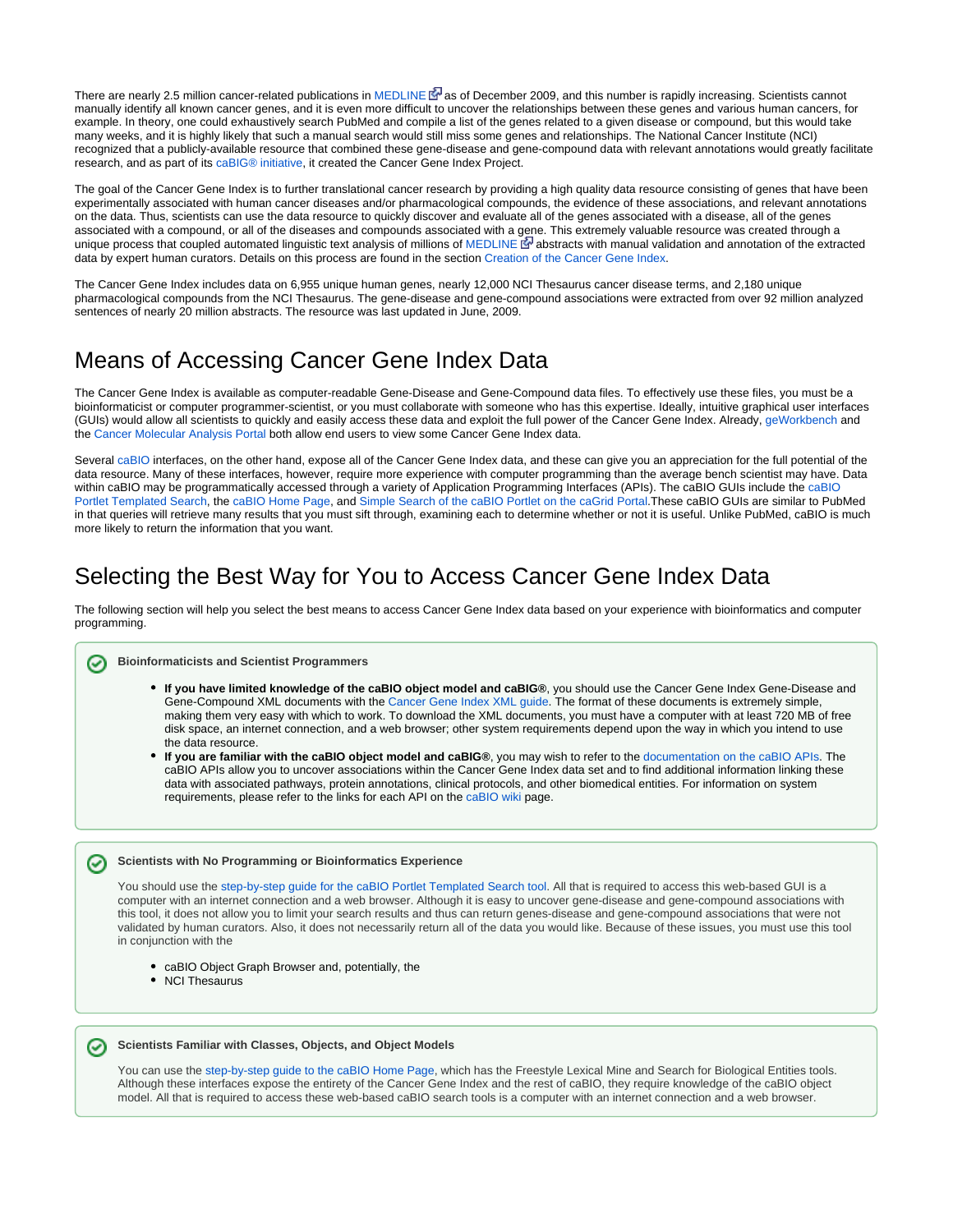#### **caBIO Portlet Simple Search**

The caBIO Portlet also has a [Simple Search](http://cagrid-portal.nci.nih.gov/web/guest/community?p_p_id=cabioportlet_WAR_cabioportlets_INSTANCE_R7dp&p_p_lifecycle=0&p_p_state=normal&p_p_mode=view&p_p_col_id=column-1&p_p_col_count=1&_cabioportlet_WAR_cabioportlets_INSTANCE_R7dp_struts_action=%2Fcabioportlet%2Fview&tabs1=Simple%20Search) tool, which provides an overview of the data in caBIO in a way that does not require knowledge of the caBIO object model and can be useful for a quick look of the kinds of data within caBIO. Because the Simple Search tool does not allow you to differentiate Cancer Gene Index data from other data in caBIO, it is recommended that you instead use the [XML,](https://wiki.nci.nih.gov/x/8i1yAQ) [caBIO Portlet Templated](https://wiki.nci.nih.gov/x/0C9yAQ)  [Search,](https://wiki.nci.nih.gov/x/0C9yAQ) or even the [caBIO Home Page.](https://wiki.nci.nih.gov/x/TTByAQ) In the event that you would prefer to use the Simple Search a [guide](https://wiki.nci.nih.gov/x/-TByAQ) is provided.

#### **Scientists On the Go** ⋒

Λ

If you would like to view Cancer Gene Index data on the go, you can use the caBIO iPhone Application. A limited guide to accessing Cancer Gene Index data is provided [here.](https://wiki.nci.nih.gov/x/VDFyAQ)

### <span id="page-2-0"></span>Examples of How the Cancer Gene Index Facilitates Translational Research

The Cancer Gene Index can facilitate many different types of cancer research. Two examples are given below.

### <span id="page-2-1"></span>Translational Medicine Research

In this first example from the [Cancer Gene Index Project poster,](https://cabig.nci.nih.gov/09_Annual_Meeting/2009_caBIG_Annual_Meeting_Posters.pdf) the data resource is used to validate colon cancer translational medicine research data. Here, scientists have obtained access to deidentified demographic data, histopathology data (lymph node [ICR:pN], tumor size [ICR:pT], and degree of metastasis [ICR:G]), and tumor tissue biospecimens from patients, which are represented by gray figures. The scientists perform gene expression microarrays on each colon cancer biospecimen (pink and red colon tissue cells). The genes (purple DNA fragments) with significantly altered expression are validated by cross-referencing the Cancer Gene Index.



### <span id="page-2-2"></span>Biomarker Discovery

The Cancer Gene Index also may be used for lymphoma biomarker discovery. This example from the [Cancer Gene Index Project poster](https://cabig.nci.nih.gov/09_Annual_Meeting/2009_caBIG_Annual_Meeting_Posters.pdf) illustrates that researchers can use the data resource to quickly identify the genes (purple DNA fragments) that are associated with and may be biomarkers for Lymphoma. Here, gene-disease concept pair associations are shown as blue "to diseases" arrows. By searching the Cancer Gene Index for therapeutic compounds that are associated with these genes, scientists easily uncover which of these candidate disease biomarkers are also associated with lymphoma-related compounds. An association between the gene encoding SPN, also known as sialophorin or CD43, and the compound leflunomide is represented by a black "has validated association with" arrow. Cancer Gene Index data can be cross-referenced to other resources, such as the clinical trial protocol database [Physician Data Query® \(PDQ\)](http://www.cancer.gov/cancertopics/pdq) to obtain information about trials that link these data.